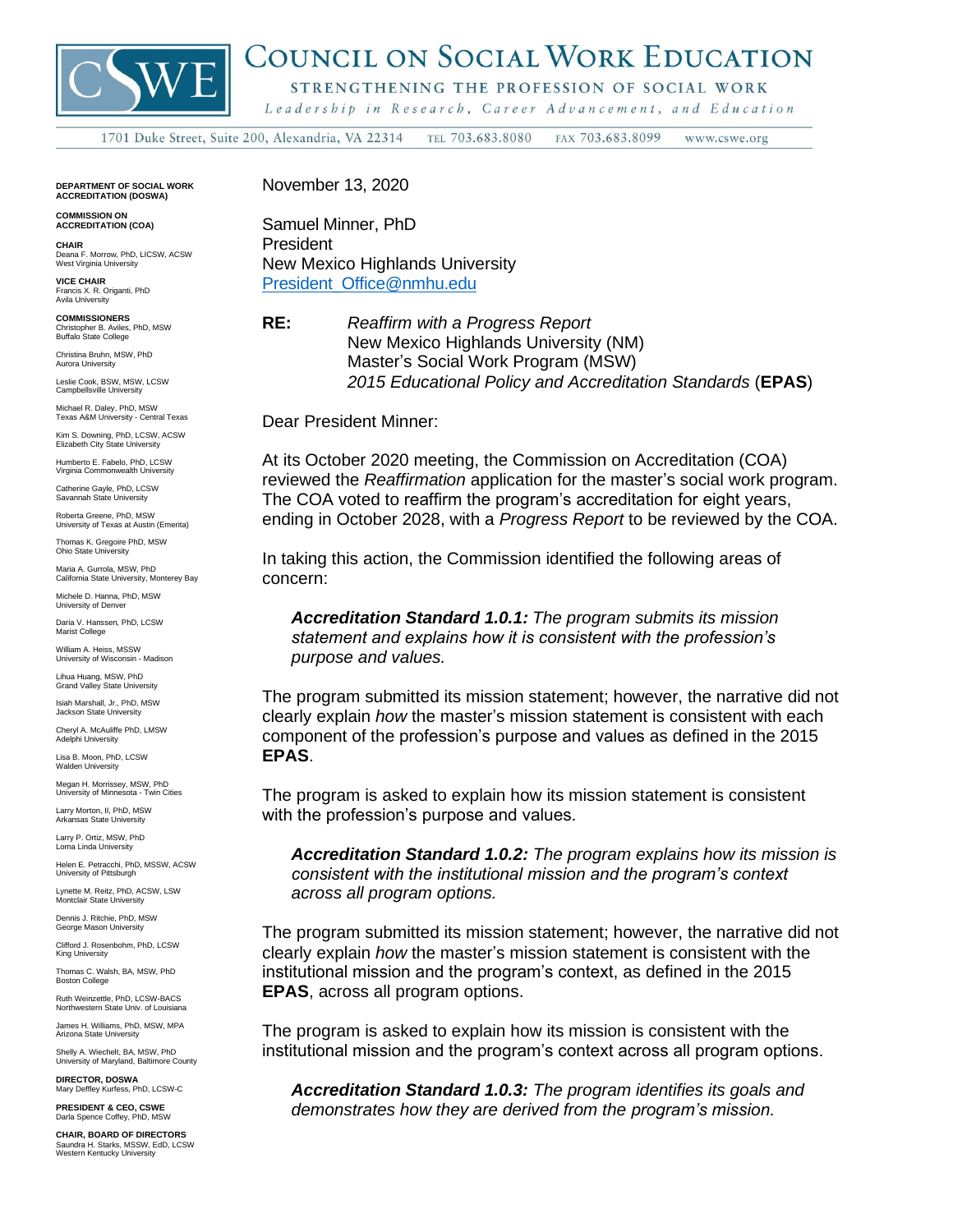The program submitted its goals; however, the narrative did not clearly explain *how* the master's-level goals are derived from the program's mission.

The program is asked to identify its goals and demonstrate how they are derived from the program's mission.

*Accreditation Standard M2.0.1: The program explains how its mission and goals are consistent with generalist practice as defined in EP 2.0.*

The program submitted its mission statement and goals; however, the program did not clearly explain *how* its mission and goals are consistent with each component of generalist practice as defined in **EP 2.0**. Additionally, the narrative described the baccalaureate program rather than the master's program.

The program is asked to explain how its mission and goals are consistent with generalist practice as defined in **EP 2.0**.

*Accreditation Standard 2.2.7: The program describes how its field education program specifies policies, criteria, and procedures for selecting field settings; placing and monitoring students; supporting student safety; and evaluating student learning and field setting effectiveness congruent with the social work competencies.*

The program did not clearly delineate its field education program's policies, criteria, and procedures for supporting student safety.

The program is asked to describe how its field education program specifies policies, criteria, and procedures for supporting student safety.

*Accreditation Standard M3.3.4(b): The program provides documentation that the director has a full-time appointment to the social work master's program.*

The narrative affirmed the program director's appointment; however, the program did not provide documentation, such as a letter, stating that the director has a full-time appointment to the social work master's program.

The program is asked to provide documentation that the director has a full-time appointment to the social work master's program.

COA *Reaffirmation* decision types are described in [policy 2.6 in the EPAS Handbook.](https://www.cswe.org/Accreditation/Standards-and-Policies/EPAS-Handbook)

Submit one (1) electronic copy of the report to Katie Gibson-Ledl, LLMSW-Macro, Accreditation Specialist in the Department of Social Work Accreditation, no later than August 1, 2021 for review during its October 2021 meeting.

Please be in touch if there are any questions about this letter or the procedures and actions of the Commission on Accreditation.